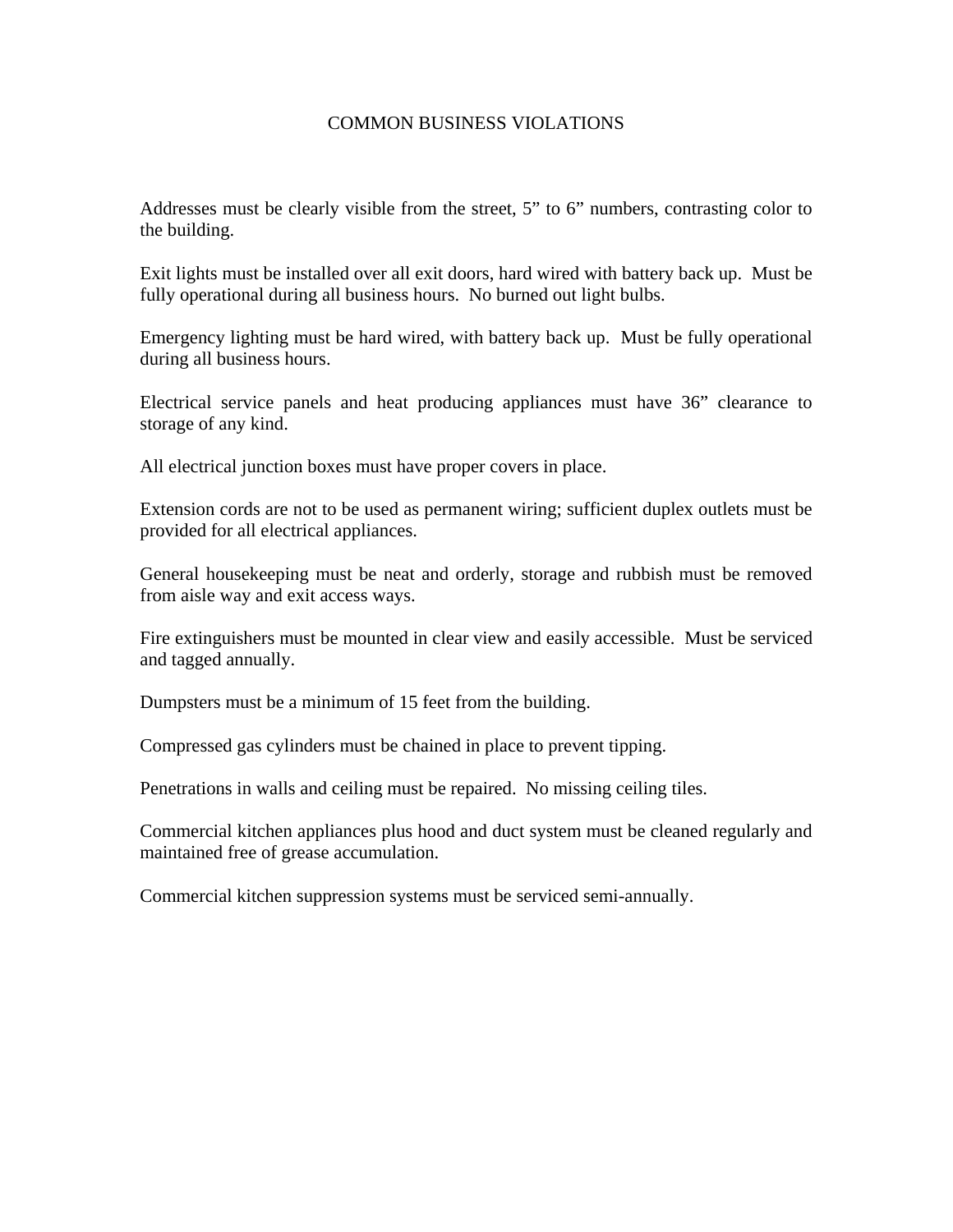## **ATTENTION BUSINESS LICENSE APPLICANT**

In order to process your business license application, you must submit:

- A letter describing in detail the exact nature of your business.
- Include the various services your company performs including:
	- Equipment on site
		- Storage and inventory arrangements
		- Any other information that applies to your business.
- A drawing or sketch of your site plan.
- The number of parking spaces.
- Centrally monitored smoke/heat rise alarm if you business is not opened 24 hours per day.
- A \$40.00 application fee for the building inspection.

## **Remember to include as much detail as possible.**

A business license application will proceed through the following process when submitted:

- Zoning approval by the Community Development Department.
- All necessary building, electrical, mechanical and plumbing permit approval by the Building and Engineering Department.
- Fire code approval by the Fire Department.
- Background Approval.
- Business Certificate of Occupancy granted by the Building Department.

NOTE: Occupation of a building and/or the operation of a business prior to receiving all approvals and licensing by these departments may result in the issuance of a written citation to the business owner and/or occupant.